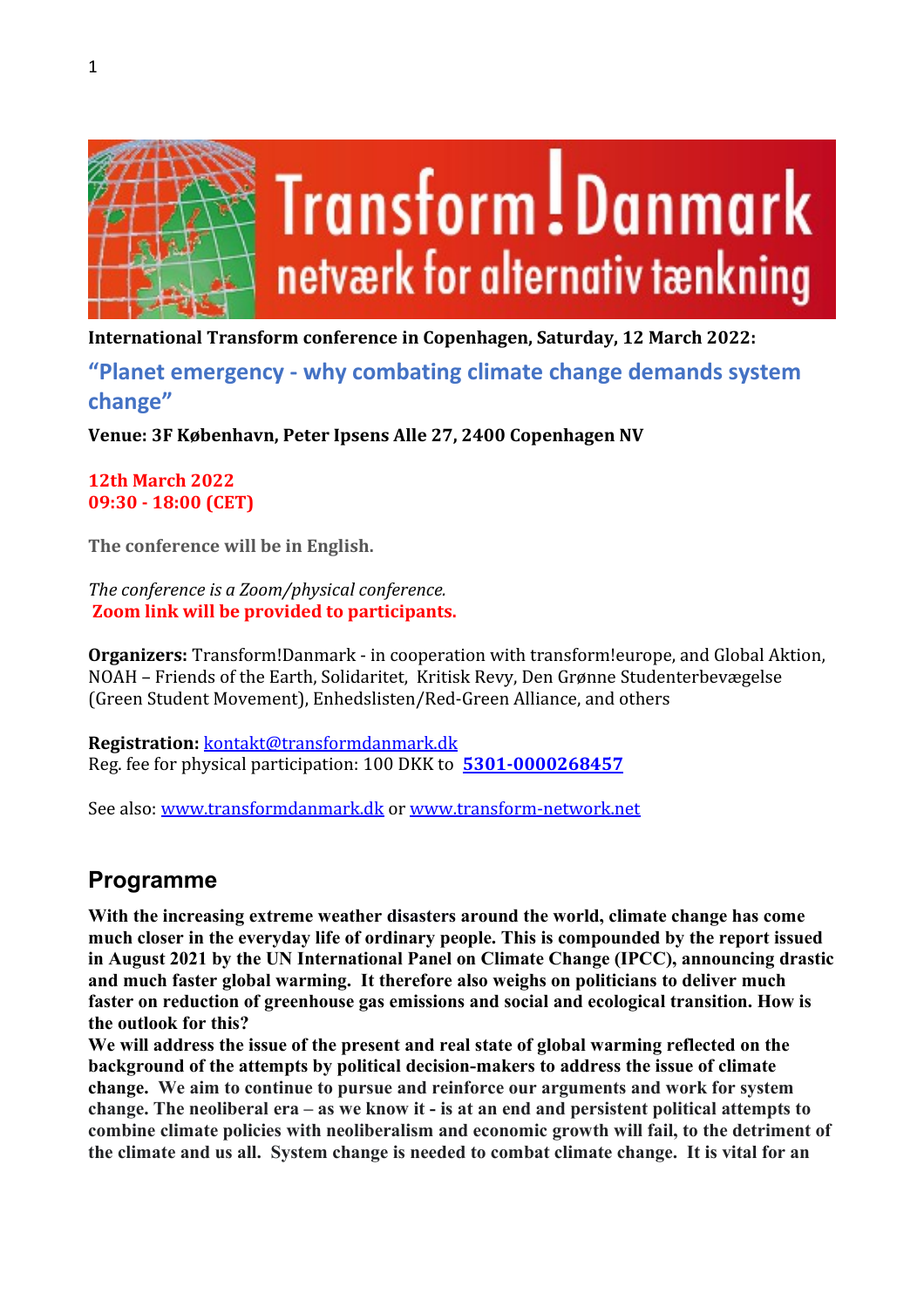**understanding of the climate struggle that it is part of the class struggle. This is the core of our perspective to build political, economic, social, and ecological alternatives. But global action is needed. As previously, we also wish to include a focus on combating the severe climate problems outside Europe and the responsibility of the global North in this regard**. **But it is also our role to develop the debate and contribute with this and our conclusions to raising the knowledge and consciousness of climate change in the Danish, and European/international public, as well as combining this with a wider long-term ecosocialist/eco-feminist perspective.**

#### **Moderators**

**Asger Hougaard,** activist, historian and PhD fellow, University of Bergen **Absalon Billehøj,** activist, deputy to the Municipal Council in Copenhagen

9:30 Registration and coffee/tea

10:00: Welcome

10:10: **Marga Ferré**, Co-President of transform!europe

# **Session 1: Global considerations**

10:20-11:00 **Dorothy Guerrero,** Philippines and Britain, Head of Policy and Advocacy at Global Justice Now, COP26 Coalition

## *"COP26 Unsurprisingly failed, next steps for a long-term struggle for systemic changes"*

We won't be able to tackle climate change without a radical transformation of the global economy and reparations from those who fueled climate change to those facing its worst impacts**.** Linking the climate crisis with economic, racial, gender and social justice is the only way to cool the planet. Many are now connecting the dots and getting the message across that the fight against climate change is a fight for system change. We need to rewrite the rules of our global economic system if we want to save ourselves. What are the challenges and conflicts we need to win to put the rules we want in place? How do we strategize around the short-term processes of COP alternative summits as part of a longer-term program?

11:00-11:40 **Paul Lippert Figueroa**, Puerto Rico, Puerto Rican Independence Party (PIP), party leader in San Juan's First Legislative District, community and climate activist.

## *"Climate emergency in Puerto Rico – as a result of United States colonialism"*

Puerto Rico is a nation in danger of extinction. If the climate crisis does not kill my nation, then twenty-first century settler colonialism will. In Puerto Rico we are experiencing the worst excesses of the capitalist climate crisis. The Fiscal Control Board of Puerto Rico, imposed by the United States' PROMESA (Puerto Rico Oversight, Management and Economic Stability) Act have privatized our electric energy authority, putting 100% of our electric power and 50% of our freshwater resources in the hands of one American corporation. This same corporation refuses to pursue green energy alternatives and is non-compliant with preexisting climate standards. The United States' inaction in the CO26 Conference in Glasgow particularly in their refusal to eliminate the use of coal energy poses a unique risk for Puerto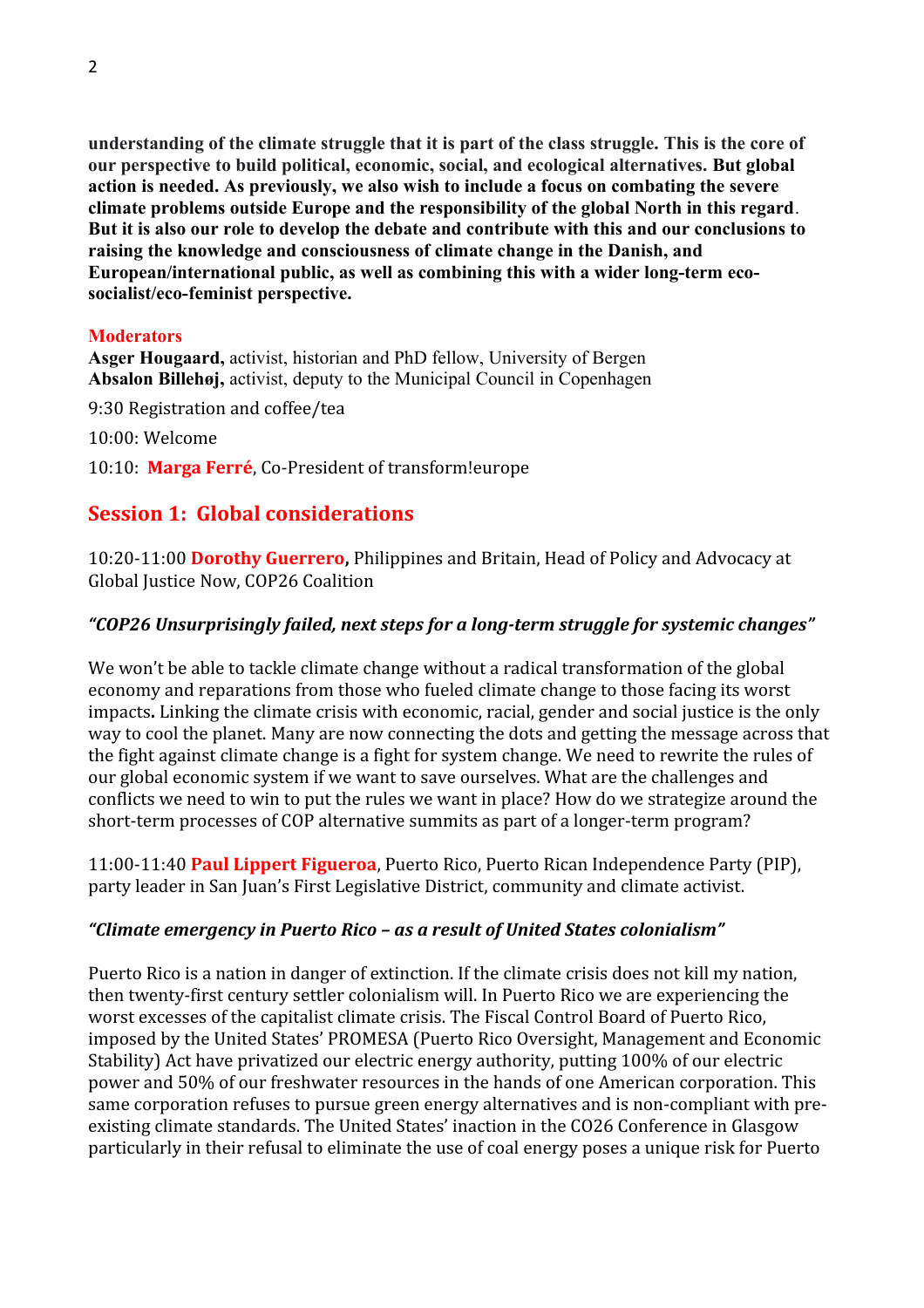Rico as toxic coal ash produced by American electric companies is deposited in Puerto Rico's southern valleys, creating a public health crisis in many of our most vulnerable communities. These climate challenges posed by the United States run parallel with a pattern of settler colonialism where Americans who treat Puerto Rico as a tax haven buy land in and around our vulnerable coastal habitats and lobby against coastal and environmental protection proposals. This behavior ignores the fact that for every centimeter water levels rise in Puerto Rico we lose a meter of coast. The climate crisis in Puerto Rico is linked to our struggle for self-determination. These colonial actions prove the United States is not a reliable partner in our struggle against climate change and poses a direct threat to our very existence. The United States must return control of our land and resources and Puerto Ricans must push for our right to self-determination and independence if we are to survive the climate crisis.

11:40-11:55 Break

## 11:55-12:45 **Questions and debate.**

12:45-13:45 Lunch

13:45-16:00: **Parallel sessions** on 1) Green Capitalism or system change – the competing understandings of how to combat climate change. The roles of the left parties and the climate/environmental movement, and on 2) Systemic alternatives, the role of degrowth?

## **Session 2: Green Capitalism or system change – two competing understandings of how to combat climate change. The roles of the left parties and the climate/environmental movement.**

13:45–14:15: **Ulrike Eifler**, German Trade Unionist and Chairwoman of the federal working group « Company and Union » within DIE LINKE

# *"How to incorporate system change as part of the ideological foundations of the left and in the trade unions ?"*

Forest fires and floods in 2021 showed again that climate change is pressing for a solution. The ruthless overexploitation of humans and nature brings our world to its planetary limits and shows that only a system change will avert climate change. But a system change cannot be wished for, it rather must be fought for. What exactly does that mean and who is actually the subject of this change? Left parties have to find answers to this if they really want to prevent the climate change.

14:15–14:45: **Gala Kabbaj,** France, Espaces Marx (transform!europe network)

## *"Climate movement and the environmental issues as part of an anti-Capitalist agenda. Opportunities and difficulties for the green and left parties."*

On the basis of data collected from climate protestors and signatories of environmental petitions, Gala Kabbaj will draw a portrait of the climate movement in France and present the ideological and strategic questions it poses to the left-wing parties, as well as the relationships it establishes with each of them.

The study of national data will then make it possible to quantify the place of ecology within French youth, destabilizing the widespread idea of a cultural victory within this population. It